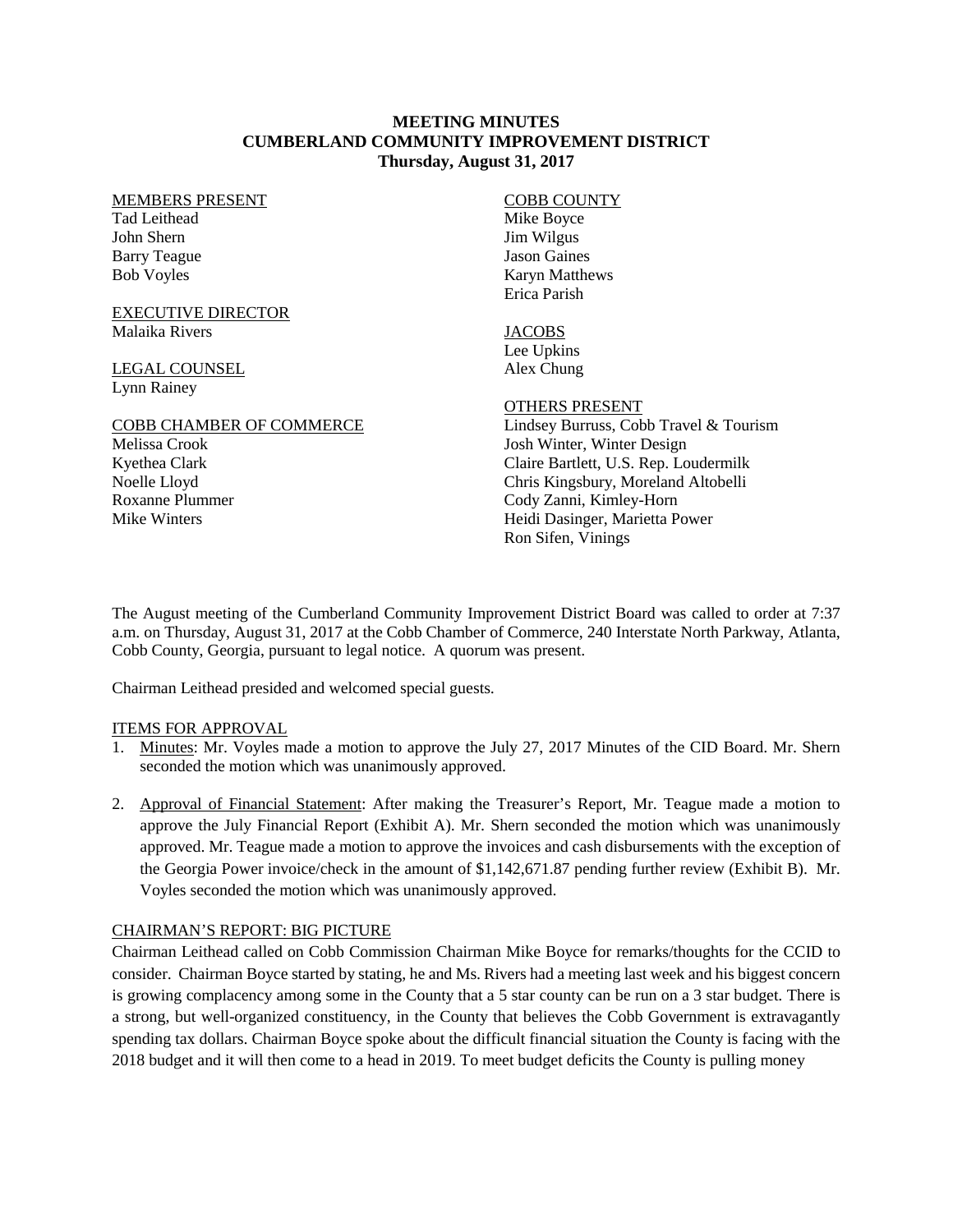# **CCID Minutes August 31, 2017 Page 2 of 5**

from other accounts to the General Fund. The accounts where money can be pulled from will be depleted for fiscal year 2019. Chairman Boyce has asked for the CCID and the Chamber's help in messaging the situation to stakeholders and commissioners. Chairman Leithead stated it is frustrating, in a time when the CCID's investment in this community is generating more property tax dollars and more explosive growth in the history of this county, but at the same time requiring more services. Chairman Leithead requested talking points. Chairman Boyce will work with Ms. Rivers to provide them to the CCID.

## EXECUTIVE DIRECTOR'S REPORT

## A. Real Estate Activity

- 1. Development Pipeline: Ms. Rivers reviewed the Cumberland commercial and residential square footage, residential market and growth collaterals. There is approximately 21.8M existing square feet with another 5.2M advancing of commercial development coming through the pipeline with a total cost of \$2.2B. There is approximately 17.6M existing square feet with another 4.6M advancing of residential, totaling \$732M. More than 8K residential units are currently zoned, bringing an estimated 16K new residents into the community.
- 2. Investment & Sales Activity: Ms. Rivers reviewed the Investment & Sales activity collateral. Through 8/18/17 the total value of permits in the CCID is \$95.1M. This makes up 23% of Cobb County's total commercial permit value of \$417,012,986. CCID is less than 2% of Cobb County's total land area yet over 20% of their total commercial permit value. In 2016, \$626M in commercial properties sold in the Cumberland CID area. The average sales price was 148% above Tax Assessors value. Since 2013, nearly \$2.5B in commercial properties have sold in the CCID. In 2017, the average sales price has been 84% above Tax Assessor value.
- B. Tax Digest & Revenue Projections: Ms. Rivers reported the CCID's commercial property valuation is \$3.3B based on the digest. The final number will be confirmed shortly. The CCID's revenue collections have not changed from where the CCID has been projecting which is \$6.4M.
- C. Cash Flow Model: Ms. Rivers reviewed the Baseline Cash Flow Model. This is based on the financials that have been approved to date. The CCID has been projecting one year in the red (2018). CCID staff is watching this and continuing to refine the numbers each month. The dollars will be managed accordingly. Ms. Rivers went on to show the Board a proposed Cash Flow model which includes the request regarding the Akers Mill Ramp. This additional commitment would be for construction and likely expended at the end of 2019. Therefore, it would not negatively impact the CCID's cash flow while the CCID is projected to be in the "red" in 2018.
- D. CID Open Projects & Cobb County & Other Agency Open Projects: Ms. Rivers reviewed the CCID's Open Work Program. The CCID has about \$232M worth of projects that are either under construction or in process, \$131M being under construction and \$150M in outside commitments, \$50M of CCID commitments and a \$32M funding gap.
- E. Required Action/Requests
	- 1. Additional Bikeshare Stations at CRNRA (\$18,000): Ms. Rivers stated the CCID is at a good place with the Bikeshare program. The CCID has already committed \$45,000 to support the first five stations for this first year. National Park Service (NPS) has indicated that they will be ready to participate in the bikeshare program when the CCID launches this effort on November 1<sup>st</sup>. NPS would like to include stations at both Cochran Shoals and Palisades which would add two more stations to the five that are already planned on private property. The CCID and Zagster have finalized the master agreement and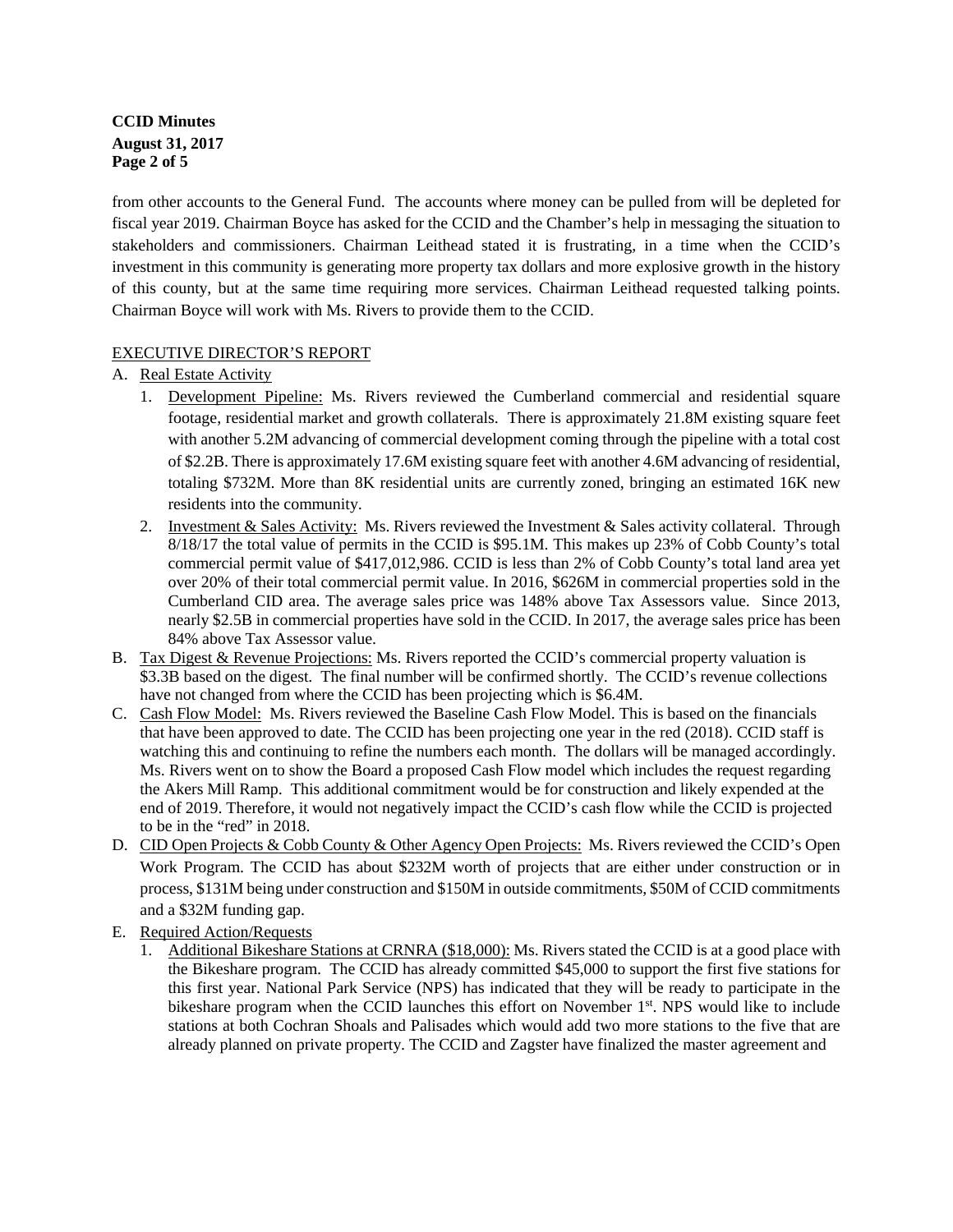## **CCID Minutes August 31, 2017 Page 3 of 5**

the other properties will have agreements with Zagster as well. The CCID has committed to one year of this program and no other commitments have been made at this time. NPS has no funding source through which to participate. Ms. Rivers asked the Board to consider sponsoring these two stations which would be an additional \$18K commitment for one year. An additional \$18K commitment would bring the CCID's total financial support to \$63K. There is approximately \$109K left in the New Initiatives account. This pays for 5 bikes at each station and Zagster will oversee all the stations. This is a turn-key service. Mr. Voyles made a motion to approve \$18K for NPS for two stations at Cochran Shoals and Palisades. This is a one year commitment and the money will come out of the New Initiatives account (not a new commitment). Mr. Shern seconded the motion which was unanimously approved.

#### F. Key Updates

- 1. Akers Mill Ramp: Ms. Rivers stated Phase 1 of the ramp is under construction and Phase 2 is at 30% design with the intent to go to construction with this final phase sometime in 2019/2020. Of the \$44.5M total cost, being in Phase 1 and Phase 2, the CCID has collected 72% of that money through CCID sources, ARC, State Infrastructure Bank and Cobb County and that total is \$32.1M. That leaves the CCID with a 28% gap that amounts to \$12.7M. There is a pending funding application with ARC that was initiated in the spring and the CCID should hear something in September. In the meantime, Ms. Rivers is working with a Washington, D.C. grant writer to apply for federal USDOT INFRA grants to make up the balance. The grant writing team (which has a success rate of 70%) believes this project is well positioned for federal support. A benefit cost analysis study must be done as well, Parsons the design team will be taking the lead and that will cost \$14K. Another important item that must be addressed; 40% of the project's funds must come from local sources with no more than 60% being the grant request. The CCID is eligible to apply for \$11,975,437 (60%) which means \$7,983,625 is the necessary local match (40%). The CCID can claim \$7,246,340 in local match which leaves a shortfall of \$737,391. The only eligible source of these gap funds must come from local sources, meaning not sourced from federal aid. This rules out any additional ARC money and leaves the CCID, Cobb County, and state-sourced monies as eligible. Cobb has already committed \$15M and the state has already awarded the project twice through GTIB (\$3.5M.) This effectively leaves the CCID as the potential gap funder. It is imperative the CCID submit an application with all the funding sources committed and showing the feds the CCID is the last in and are the gap financer of the project. Ms. Rivers stated if the Board approves the shortfall of \$737, 391 and the project is successfully awarded an INFRA grant, the CCID's total contribution to Phase 2 is \$3,091,627 (15%) of the \$20,567,064 total. The CCID's contribution to both phases of the project is then \$5,938,199 (13%) of the \$44,813,636 total. If the CCID is successful in receiving additional ARC funds, that amount simply reduces the CCID's INFRA request. It does not, however, change the gap of \$737K; that still needs to be plugged. Chairman Leithead stated that the commitment can be made with a contingency that it only be triggered if this INFRA award is secured. The INFRA grant application is due November  $2<sup>nd</sup>$ . Board members agreed this is great leverage. Mr. Voyles made a motion to approve the funding shortfall for the Akers Mill Ramp in the amount of \$737, 391. Mr. Shern seconded the motion which was unanimously approved.
- 2. Short Term Action Plan Draft Project List: Ms. Rivers reminded the Board that she has been working with Kimley-Horn on the CCID's long range plan, Blueprint Cumberland 3.0. In addition, she is also working on a short range plan. On that effort, she has received feedback from Board members on different types of projects to be considered in the short-term (3 years or less). The suggested projects categorized similar to the BP Cumberland 3.0 framework. The first category is access (roadway and transit), second category is connectivity (street level – it is connecting pedestrians, bike) and the third category is place making (quality of life projects). Ms. Rivers added a fourth category to include Policy and Programmatic efforts. The initial list includes a total of 36 new types of projects and initiatives that were drawn from Board members' suggestions as well as prior planning efforts. The project recommendations are framed against another two dozen projects that the CCID is currently working on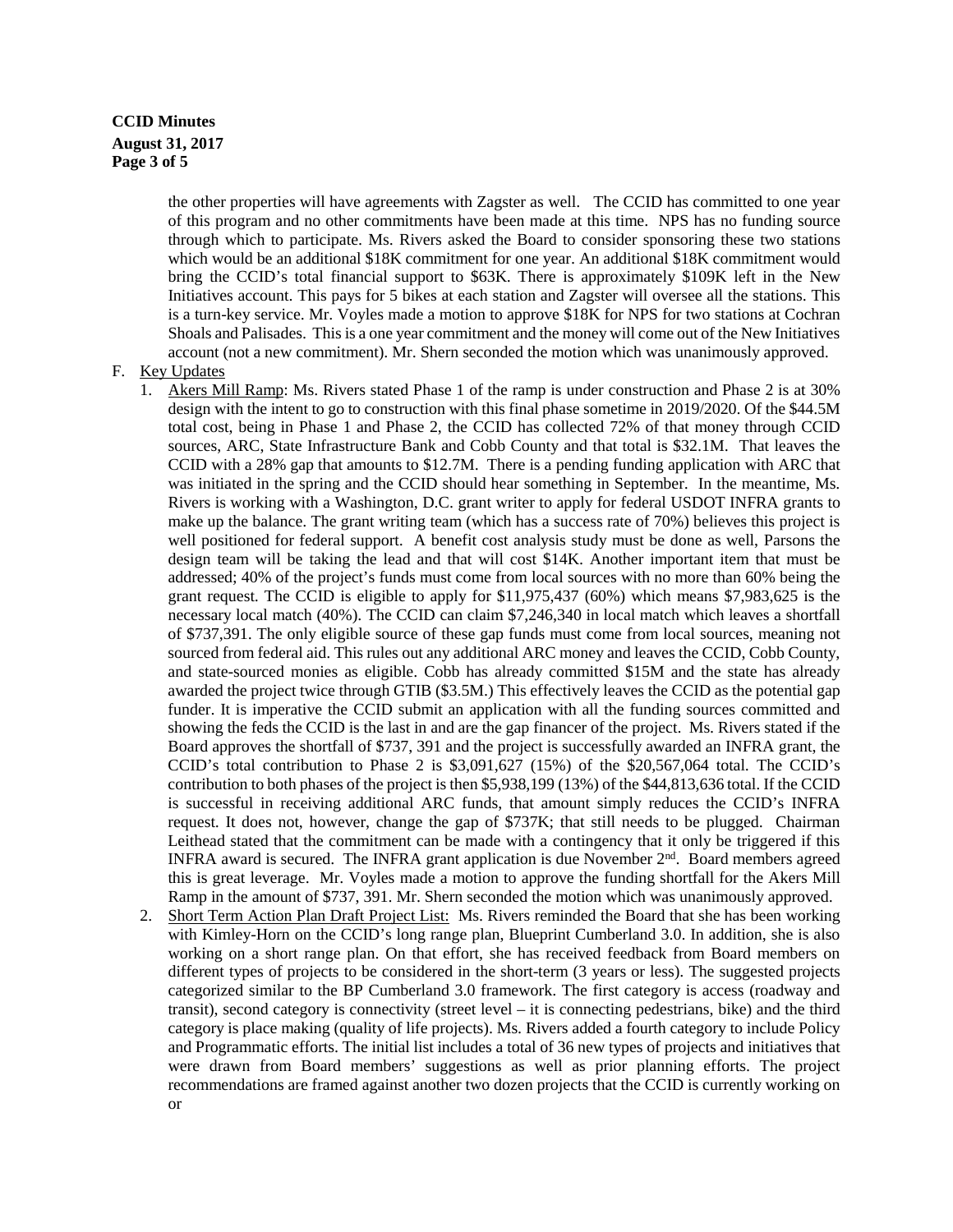# **CCID Minutes August 31, 2017 Page 4 of 5**

finishing up. At this point, the list does not include any estimated costs, nor any specific schedules; it is to gauge reaction and seek direction. Ms. Rivers asked for input from the Board. Board members discussed having a work session in January and would like a range of overall costs and likelihood of leverage. In the meantime, Ms. Rivers will fill in more robust information and get it out to Board members to keep the conversation going.

Chairman Leithead reminded Board members to provide letters of support to the federal funders for the Akers Mill Ramp.

#### G. Operations

- 1. Capital Improvements Update:Kyethea Clark, Director of Operations gave updates on: Cumberland Blvd Bridgescape, US 41 Cobb Pkwy Enhancement, Riverwood Parkway Streetscape and Palisades/Paces Mill NRA Unit Rehabilitation.
- 2. Plans & Studies Updates: Ms. Clark reported Blueprint Cumberland 3.0 is wrapping up and Kimley-Horn will present the study at the next Board meeting.
- 3. Cobb Parkway Widening Scoping Project: Ms. Clark reported the Cobb Parkway Widening Scoping project that GDOT is sponsoring held its first stakeholder advisory meeting last week. The project limits for the project are from Windy Ridge Parkway to North Marietta Parkway. The scoping piece of the project is looking at widening the corridor as well as looking at jumper que lanes. The CCID will be submitting a letter to GDOT to ask them to not preclude transit in this project and then to ask them to extend the project limits from Windy Ridge Parkway to Spring Road. Ms. Rivers further elaborated by stating that the State of Georgia is looking at what will happen to Cobb Parkway north of the CCID. Over the past 8 or so years, the County has moved an effort along to start to prepare the community for regional transit. The state is still wanting to do improvements to Cobb Parkway and is asking community members what they would like to see in this project. This project will be a six lane project. It is not in the CCID, but it is a corridor that the County and the CCID have always looked at and considered where a regional transit system would go. Ms. Rivers emphasized that the state is saying that it is not including transit as part of its thought process, believing that Cobb County no longer wants. Ms. Rivers feels a letter would be appropriate, but asked the Board on how the letter should be written. Board members felt it was mandatory that the state not do anything in terms of physical construction to that corridor that precludes it becoming a transit corridor at some point. Chairman Leithead would like a letter drafted then to be reviewed by himself and Mr. Rainey. The County is providing the state with numerous concept and studies on this corridor. The final concept report will be final by April 2018.
- 4. Communications & Outreach Activities: Noelle Lloyd, Communications & Outreach Manager, reported CCID staff is in the planning phases for the next year's Annual Report and also scheduling the annual aerial photo shoot. The website is in the process of being updated.

The trail kiosks are in the process of having maps and will be located at different kiosks around the CCID.

Ms. Lloyd is working with staff to plan a community event through Zagster bikeshare launch for November.

## COBB COUNTY ISSUES & UPDATES

Jim Wilgus, Cobb DOT Director, announced the Windy Ridge Bridge and I-285 multi-use bridge are finalist for GTPQ awards.